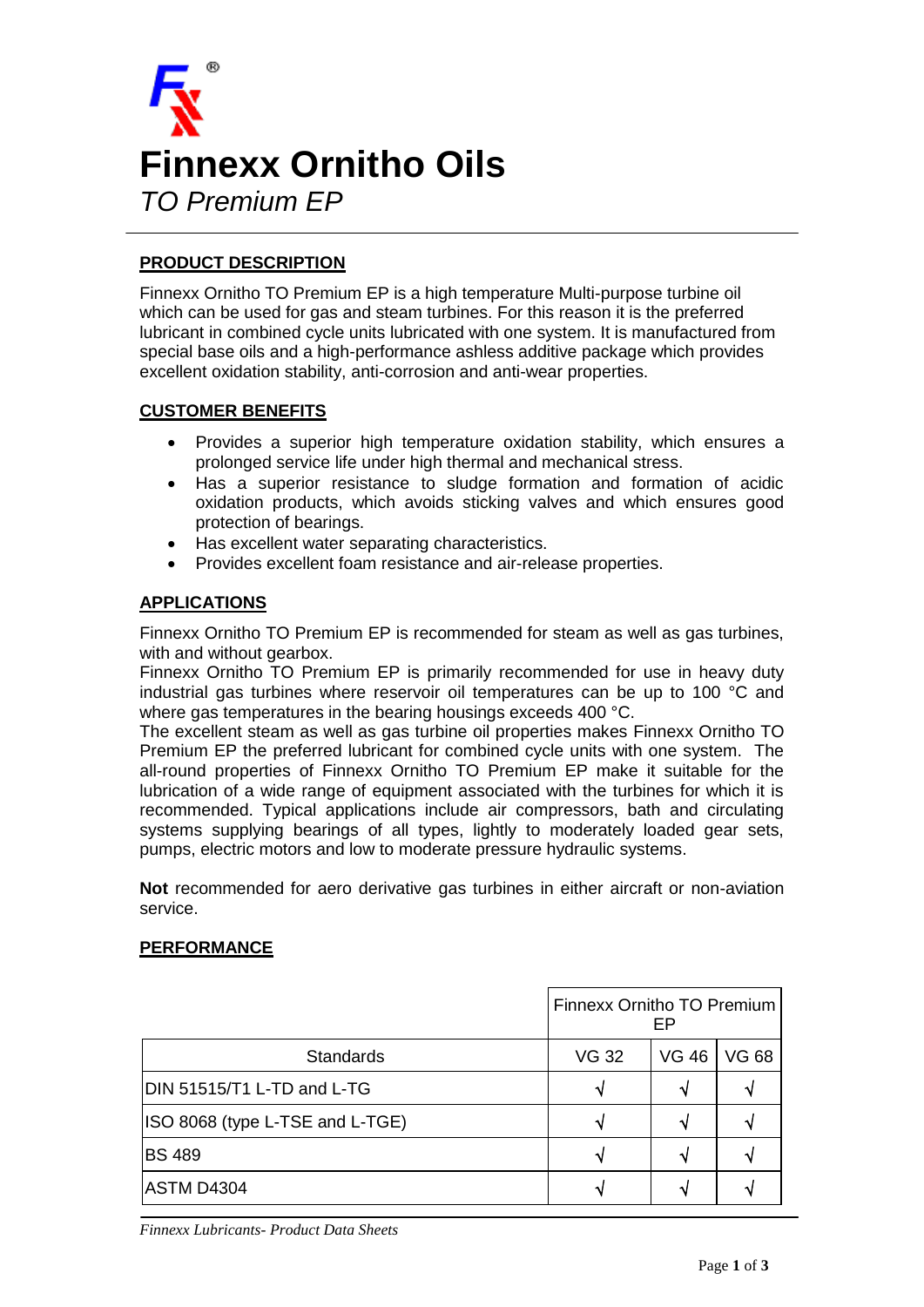

## **Finnexx Ornitho TO Premium EP 32/46 is recommended in applications such as**:

- Siemens TLV 9013 04 for use in turbosets with and without gearbox.
- Alstom HTGD 90117
- Skoda Power TP 0010P

## **TYPICAL TEST DATA**

| Characteristic                                                                                                                                                                                                                                   | <b>Test methods</b> | 32                    | 46                    | 68                    |  |
|--------------------------------------------------------------------------------------------------------------------------------------------------------------------------------------------------------------------------------------------------|---------------------|-----------------------|-----------------------|-----------------------|--|
| Appearance                                                                                                                                                                                                                                       | Visual              | Bright &<br>Clear     | Bright &<br>Clear     | Bright &<br>Clear     |  |
| Kinematic viscosity at 40°C, mm <sup>2</sup> /s                                                                                                                                                                                                  | <b>ASTM D445</b>    | 32                    | 46                    | 68                    |  |
| Kinematic viscosity at 100°C, mm <sup>2</sup> /s                                                                                                                                                                                                 | <b>ASTM D445</b>    | 5.6                   | 6.9                   | 8.8                   |  |
| <b>Viscosity Index</b>                                                                                                                                                                                                                           | <b>ASTM D2270</b>   | 112                   | 112                   | 109                   |  |
| Colour                                                                                                                                                                                                                                           | <b>ASTM D1500</b>   | 0.5                   | 0.5                   | 0.5                   |  |
| Flash Point COC, °C                                                                                                                                                                                                                              | <b>ASTM D92</b>     | 226                   | 230                   | 244                   |  |
| Pour Point, °C                                                                                                                                                                                                                                   | <b>ASTM D97</b>     | $-9$                  | $-9$                  | $-12$                 |  |
| Density at 15°C, kg/l                                                                                                                                                                                                                            | <b>ASTM D4052</b>   | 0.862                 | 0.867                 | 0.870                 |  |
| Demulsibility at 54 °C, min.                                                                                                                                                                                                                     | <b>ASTM D1401</b>   | $40 - 40 - 0$<br>(10) | $40 - 40 - 0$<br>(15) | $40 - 40 - 0$<br>(15) |  |
| Air release at 50 °C, min                                                                                                                                                                                                                        | <b>DIN 51381</b>    | 3                     | 3                     | 8                     |  |
| TAN, mg KOH/g                                                                                                                                                                                                                                    | DIN 51558-1         | 0.1                   | 0.1                   | 0.1                   |  |
| Copper corrosion (3 h, 100 °C)                                                                                                                                                                                                                   | ASTM D130           | 1A                    | 1A                    | 1A                    |  |
| <b>Rust B</b>                                                                                                                                                                                                                                    | <b>ASTM D665B</b>   | Pass                  | Pass                  | Pass                  |  |
| <b>Cleanliness</b>                                                                                                                                                                                                                               | <b>ISO 4406</b>     | 16/14/9               | 16/14/9               | 17/15/10              |  |
| <b>Water Content</b>                                                                                                                                                                                                                             | ASTM D6304          | < 0.01                | < 0.01                | < 0.01                |  |
| Foam all Seq. ml                                                                                                                                                                                                                                 | ASTM D892           | $\mathbf 0$           | $\mathbf{0}$          | $\overline{0}$        |  |
| Filterability                                                                                                                                                                                                                                    |                     |                       |                       |                       |  |
| Level I/II                                                                                                                                                                                                                                       | <b>ISO 13357</b>    |                       | 95%/95%               |                       |  |
| Index                                                                                                                                                                                                                                            | ISO 13357           |                       | 1,01                  |                       |  |
| Oxidation stability                                                                                                                                                                                                                              |                     |                       |                       |                       |  |
| RPVOT, min.                                                                                                                                                                                                                                      | <b>ASTM D2272</b>   | $+1000$               | $+1000$               | $+1000$               |  |
| TOST life, hrs. to 2 mg KOH/g                                                                                                                                                                                                                    | <b>ASTM D943</b>    | $+10000$              | $+10000$              | $+10000$              |  |
| FZG load stage<br>a tha chill and can also an according to the contribution of the contribution of the contribution of the contribution of the contribution of the contribution of the contribution of the contribution of the contribution of t | <b>DIN 51354</b>    | 12                    | 12                    | 12                    |  |

Values are typical of production but will be subject to variation.

*Finnexx Lubricants- Product Data Sheets*